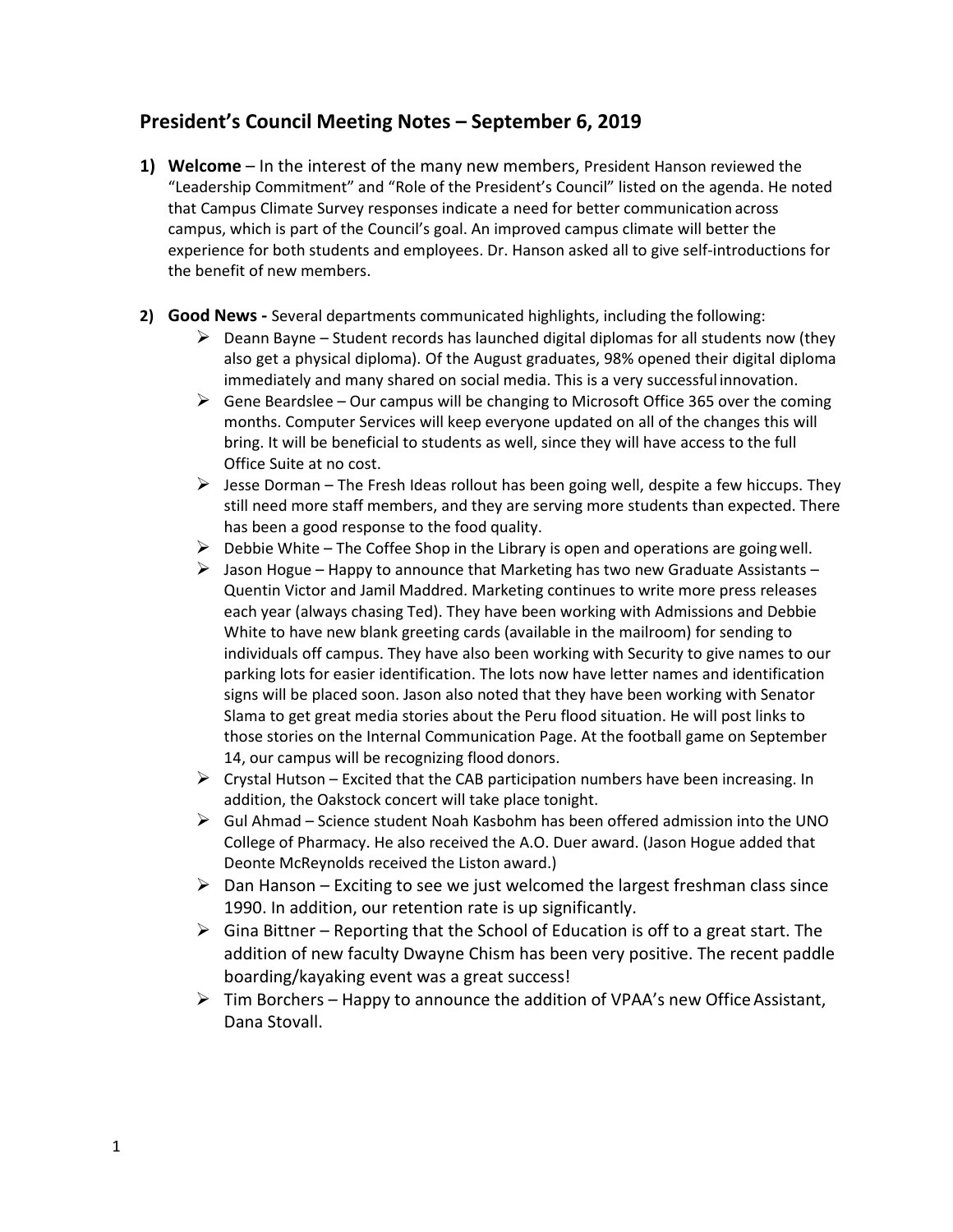**3) Institutional Learning Outcomes** – Tim Borchers began his presentation with an interactive activity, asking all to respond to questions about student success at Peru and beyond, highlighting the topics a task force will be pursuing this fall in preparation for the HLC visit. He shared a list of goals that the College seeks to instill in its students. These goals will help guide the task force.

## **4) Updates**

- a. City Water update Dr. Hanson reviewed the following:
	- $\triangleright$  The portable water unit has been up and running and the boil order was lifted on August 12. We are still asking all to practice conservation measures to ensure that the unit can meet the water needs of the community. The City has hired JEO to evaluate several long-term options for Peru's water supply. The need to qualify for FEMA funding will affect the final choice. In the end, the water supply should be the best ever for residents of Peru. All are invited to attend City Council meetings on the  $3<sup>rd</sup>$  Monday of each month.
	- $\triangleright$  The City is also addressing Peru's wastewater issue.
	- $\triangleright$  Currently the Peru levee is NOT on the Corps of Engineers repair list. Not repairing this levee would hurt the community in many ways, so there are efforts to find other funding for this project.
- b. Online Recruitment Dr. Hanson reported that online numbers have been declining and therefore we are signing a contract with Archer Education, a company that will help with online recruitment. Archer may be promoting Peru State as early as this fall, and hopefully will be recruiting students for the spring semester.
- c. Admissions & Enrollment Jesse Dorman reported that, through SEM, we will beadding additional programs for next year. They are still working on the final target numbers, which will be slightly lower that the SEM numbers for this fall. (target was 80)

Cindy Cammack reported that Admissions is already working on applications for fall 2020 and, thus far, have received 116 applications. Of those, 25 students have been admitted. In addition to their fall high school visits, the Admissions staff has 106 campus recruitment events scheduled. The Tour & Tailgate campus event has been scheduled for Nov. 16. Admissions will be recruiting helpers for the event. Cindy also reported that they have a new counselor-specific web page launching soon, which will be a great resource for high school counselors. Cindy displayed some of the "swag" giveaways (pens, socks, etc.) that they are currently using for PSC promotion.

- d. Facilities Debbie White gave the report today, noting that Darrin Reeves is on the road trading a vehicle with Wayne State College. We will now have 12-passenger vans instead of mini vans. Debbie reported on the following campus projects:
	- $\triangleright$  ADA project will be out to bid soon, with work beginning early spring and completed hopefully June 2020.